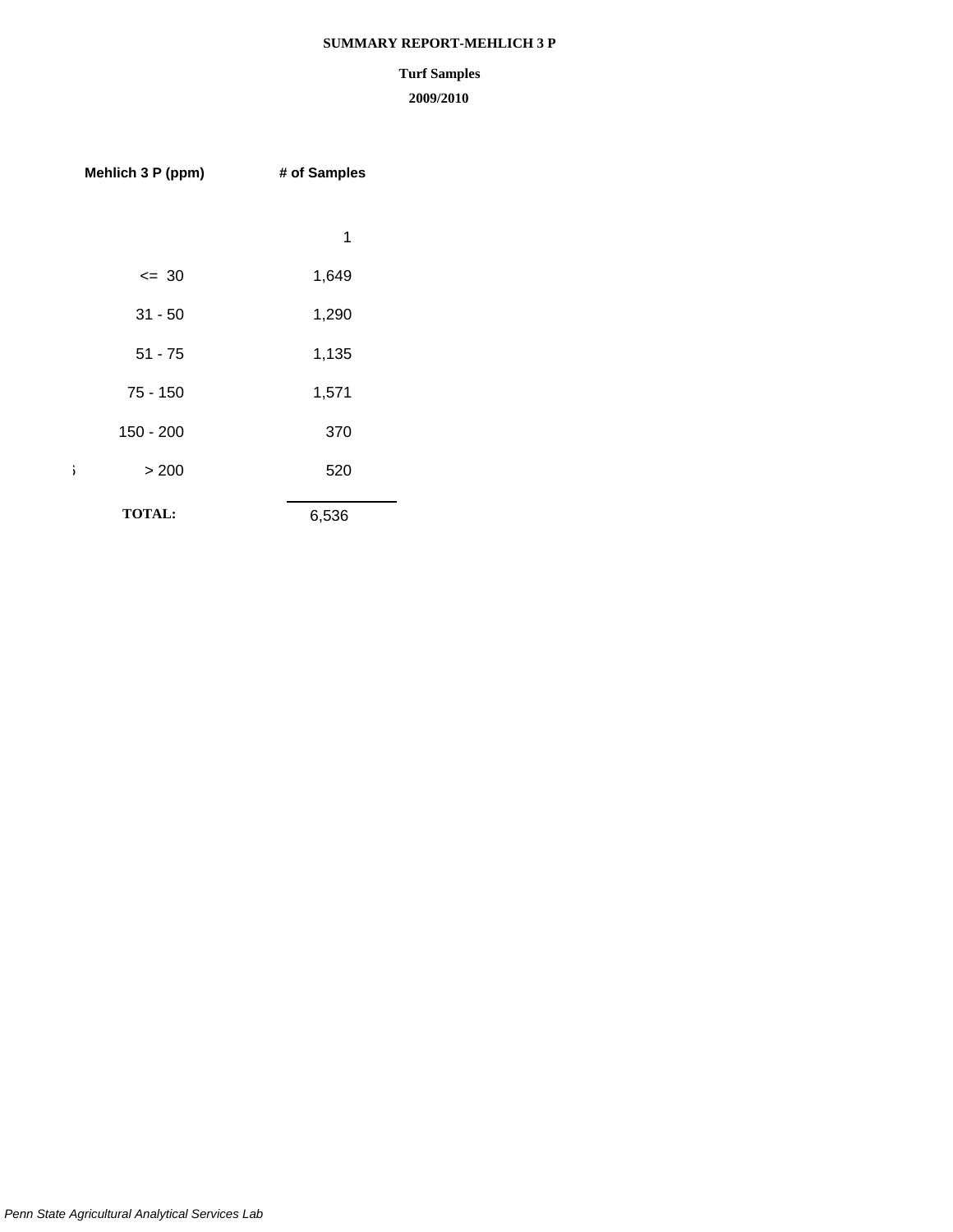## **Turf Samples**

| <b>County</b>    | <b>Total Samples</b> |                         | Mehlich 3 P<br>(ppm) | # of Samples            |
|------------------|----------------------|-------------------------|----------------------|-------------------------|
| <b>ADAMS</b>     | 50                   |                         |                      |                         |
|                  |                      | $\mathbf{1}$            | $\leq$ 30            | 25                      |
|                  |                      | $\overline{2}$          | $31 - 50$            | 9                       |
|                  |                      | 3                       | $51 - 200$           | 16                      |
| <b>ALLEGHENY</b> | 379                  |                         |                      |                         |
|                  |                      | $\mathbf{1}$            | $\leq$ 30            | 84                      |
|                  |                      | $\overline{2}$          | $31 - 50$            | 77                      |
|                  |                      | 3                       | $51 - 200$           | 166                     |
|                  |                      | 4                       | > 200                | 52                      |
| <b>ARMSTRONG</b> | 91                   |                         |                      |                         |
|                  |                      | $\mathbf{1}$            | $\leq$ 30            | 10                      |
|                  |                      | $\overline{2}$          | $31 - 50$            | 22                      |
|                  |                      | 3                       | $51 - 200$           | 58                      |
|                  |                      | 4                       | > 200                | 1                       |
| <b>BEAVER</b>    | 29                   |                         |                      |                         |
|                  |                      | $\mathbf{1}$            | $\leq$ 30            | 10                      |
|                  |                      | $\overline{2}$          | $31 - 50$            | $\sqrt{3}$              |
|                  |                      | 3                       | $51 - 200$           | 13                      |
|                  |                      | $\overline{\mathbf{4}}$ | > 200                | $\sqrt{3}$              |
| <b>BEDFORD</b>   | 17                   |                         |                      |                         |
|                  |                      | 1                       | $\leq$ 30            | 4                       |
|                  |                      | $\overline{2}$          | $31 - 50$            | 3                       |
|                  |                      | 3                       | $51 - 200$           | 8                       |
|                  |                      | $\overline{\mathbf{4}}$ | > 200                | $\sqrt{2}$              |
| <b>BERKS</b>     | 229                  |                         |                      |                         |
|                  |                      | 1                       | $\leq$ 30            | 54                      |
|                  |                      | $\overline{2}$          | $31 - 50$            | 51                      |
|                  |                      | 3                       | $51 - 200$           | 107                     |
|                  |                      | 4                       | > 200                | $17$                    |
| <b>BLAIR</b>     | 77                   |                         |                      |                         |
|                  |                      | 1                       | $\leq$ 30            | 14                      |
|                  |                      | $\overline{2}$          | $31 - 50$            | 20                      |
|                  |                      | 3                       | $51 - 200$           | 39                      |
|                  |                      | $\overline{\mathbf{4}}$ | > 200                | $\overline{\mathbf{4}}$ |
| <b>BRADFORD</b>  | 72                   |                         |                      |                         |
|                  |                      | $\mathbf{1}$            | $\leq$ 30            | 18                      |
|                  |                      | $\overline{c}$          | $31 - 50$            | 19                      |
|                  |                      | 3                       | $51 - 200$           | 34                      |
|                  |                      | $\overline{\mathbf{4}}$ | > 200                | $\mathbf{1}$            |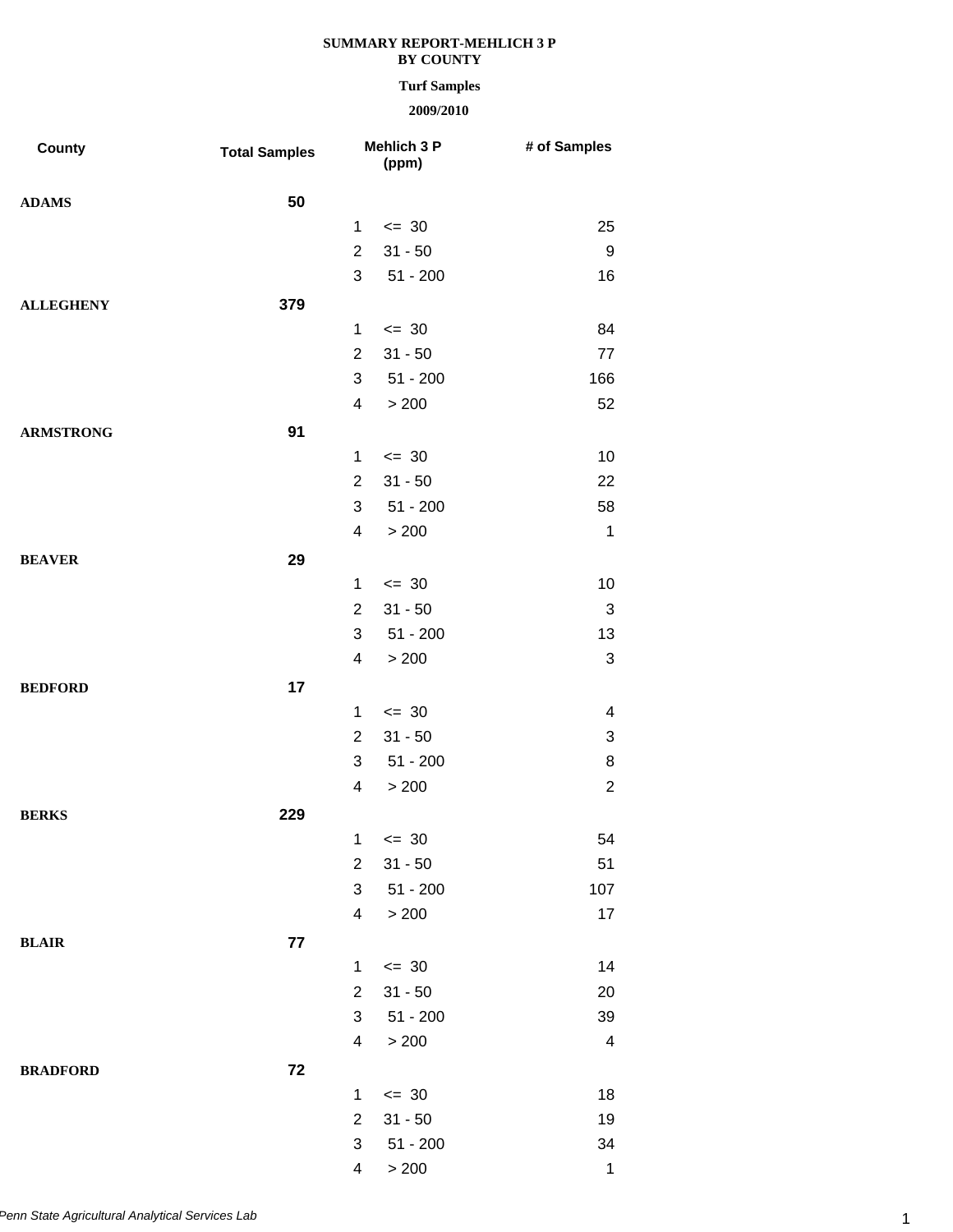# **Turf Samples**

| <b>County</b>     | <b>Total Samples</b> |                          | Mehlich 3 P<br>(ppm) | # of Samples   |
|-------------------|----------------------|--------------------------|----------------------|----------------|
| <b>BUCKS</b>      | 287                  |                          |                      |                |
|                   |                      | $\mathbf 1$              | $\leq$ 30            | 103            |
|                   |                      | $\overline{2}$           | $31 - 50$            | 47             |
|                   |                      | 3                        | $51 - 200$           | 125            |
|                   |                      | $\overline{\mathcal{A}}$ | > 200                | 12             |
| <b>BUTLER</b>     | 87                   |                          |                      |                |
|                   |                      | $\mathbf{1}$             | $= 30$               | 33             |
|                   |                      | $\overline{2}$           | $31 - 50$            | 22             |
|                   |                      | 3                        | $51 - 200$           | 24             |
|                   |                      | $\overline{4}$           | > 200                | 8              |
| <b>CAMBRIA</b>    | 25                   |                          |                      |                |
|                   |                      | $\mathbf{1}$             | $\leq$ 30            | 14             |
|                   |                      | $\overline{2}$           | $31 - 50$            | $\overline{2}$ |
|                   |                      | 3                        | $51 - 200$           | $\overline{7}$ |
|                   |                      | $\overline{\mathbf{4}}$  | > 200                | $\overline{2}$ |
| <b>CAMERON</b>    | $\mathbf{2}$         |                          |                      |                |
|                   |                      | 3                        | $51 - 200$           | $\overline{2}$ |
| <b>CARBON</b>     | 14                   |                          |                      |                |
|                   |                      | $\mathbf{1}$             | $\leq$ 30            | $\overline{2}$ |
|                   |                      | $\overline{2}$           | $31 - 50$            | 4              |
|                   |                      | 3                        | $51 - 200$           | $\overline{7}$ |
|                   |                      | $\overline{4}$           | > 200                | $\mathbf 1$    |
| <b>CENTRE</b>     | 370                  |                          |                      |                |
|                   |                      | $\mathbf{1}$             | $\leq$ 30            | 71             |
|                   |                      | $\overline{2}$           | $31 - 50$            | 76             |
|                   |                      | 3                        | $51 - 200$           | 202            |
|                   |                      | $\overline{\mathbf{4}}$  | > 200                | 21             |
| <b>CHESTER</b>    | 238                  |                          |                      |                |
|                   |                      | $\mathbf{1}$             | $\leq$ 30            | 70             |
|                   |                      | $\overline{2}$           | $31 - 50$            | 40             |
|                   |                      | 3                        | $51 - 200$           | 113            |
|                   |                      | $\overline{\mathbf{4}}$  | > 200                | 15             |
|                   | 16                   |                          |                      |                |
| <b>CLARION</b>    |                      | $\mathbf{1}$             | $\leq$ 30            | 5              |
|                   |                      | $\overline{2}$           | $31 - 50$            | 4              |
|                   |                      | 3                        | $51 - 200$           | 6              |
|                   |                      | $\overline{4}$           | > 200                | $\mathbf 1$    |
|                   |                      |                          |                      |                |
| <b>CLEARFIELD</b> | 92                   |                          | $\leq$ 30            | 33             |
|                   |                      | 1                        |                      |                |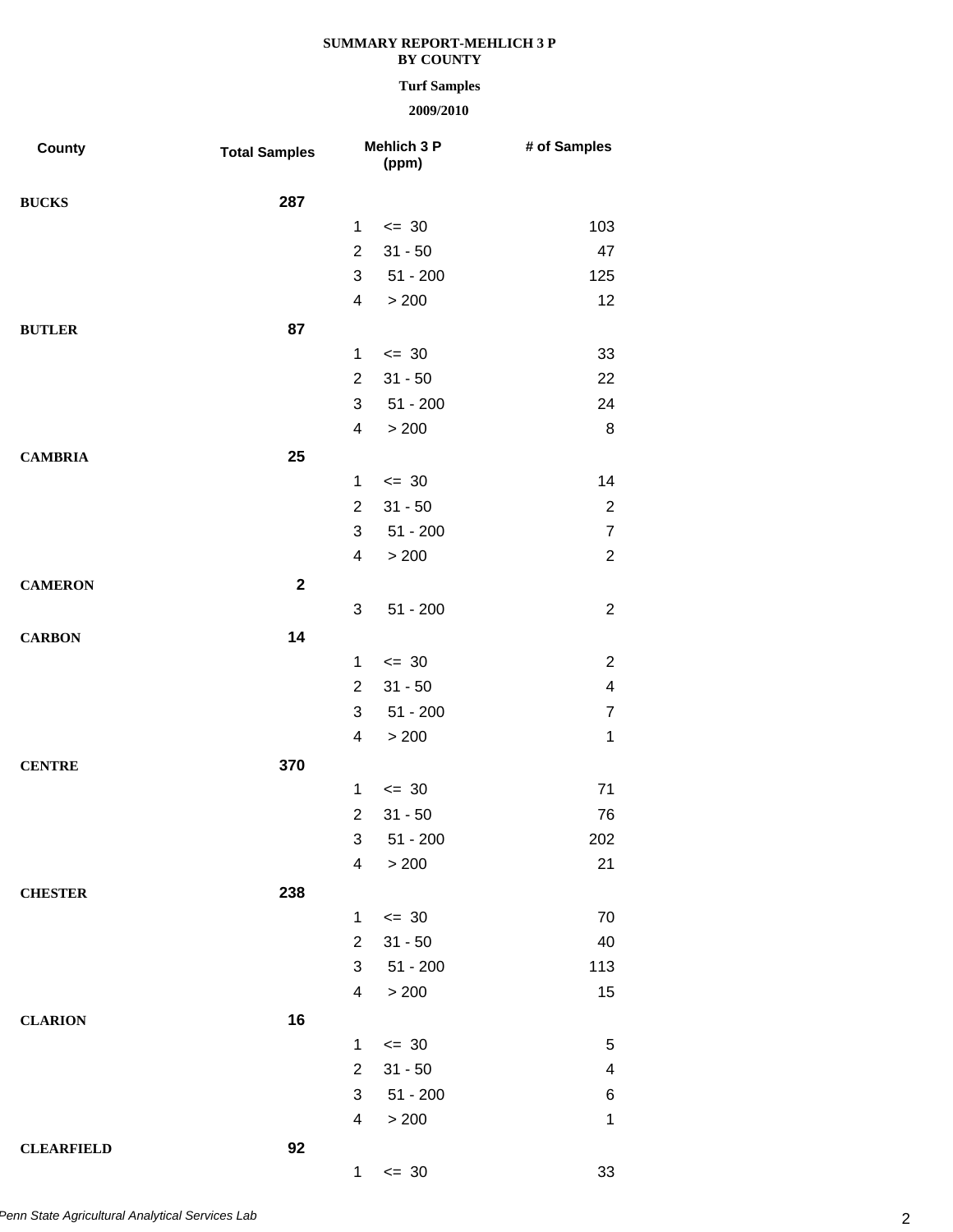## **Turf Samples**

| <b>County</b>     | <b>Total Samples</b> |                         | Mehlich 3 P<br>(ppm) | # of Samples            |
|-------------------|----------------------|-------------------------|----------------------|-------------------------|
|                   |                      | $\overline{2}$          | $31 - 50$            | 17                      |
|                   |                      | 3                       | $51 - 200$           | 40                      |
|                   |                      | $\overline{\mathbf{4}}$ | > 200                | $\overline{2}$          |
| <b>CLINTON</b>    | 13                   |                         |                      |                         |
|                   |                      | $\mathbf 1$             | $\leq$ 30            | 8                       |
|                   |                      | $\overline{2}$          | $31 - 50$            | $\overline{\mathbf{c}}$ |
|                   |                      | 3                       | $51 - 200$           | 3                       |
| <b>COLUMBIA</b>   | 39                   |                         |                      |                         |
|                   |                      | $\mathbf 1$             | $\leq$ 30            | $\overline{7}$          |
|                   |                      | $\overline{2}$          | $31 - 50$            | 6                       |
|                   |                      | 3                       | $51 - 200$           | 22                      |
|                   |                      | 4                       | > 200                | $\overline{\mathbf{4}}$ |
| <b>CRAWFORD</b>   | 34                   |                         |                      |                         |
|                   |                      | $\mathbf 1$             | $\leq$ 30            | 12                      |
|                   |                      | $\overline{2}$          | $31 - 50$            | $\sqrt{3}$              |
|                   |                      | 3                       | $51 - 200$           | 14                      |
|                   |                      | 4                       | > 200                | 5                       |
| <b>CUMBERLAND</b> | 203                  |                         |                      |                         |
|                   |                      | 1                       | $\leq$ 30            | 36                      |
|                   |                      | $\overline{2}$          | $31 - 50$            | 53                      |
|                   |                      | 3                       | $51 - 200$           | 98                      |
|                   |                      | $\overline{\mathbf{4}}$ | > 200                | 16                      |
| <b>DAUPHIN</b>    | 228                  |                         |                      |                         |
|                   |                      | $\mathbf 1$             | $\leq$ 30            | 37                      |
|                   |                      | $\overline{2}$          | $31 - 50$            | 39                      |
|                   |                      |                         | $3 51 - 200$         | 128                     |
|                   |                      | $\overline{\mathbf{4}}$ | > 200                | 24                      |
| <b>DELAWARE</b>   | 197                  |                         |                      |                         |
|                   |                      | 1                       | $\leq$ 30            | 30                      |
|                   |                      | $\overline{2}$          | $31 - 50$            | 32                      |
|                   |                      | 3                       | $51 - 200$           | 96                      |
|                   |                      | $\overline{\mathbf{4}}$ | > 200                | 39                      |
| <b>ELK</b>        | 15                   |                         |                      |                         |
|                   |                      | 1                       | $\leq$ 30            | 8                       |
|                   |                      | $\overline{2}$          | $31 - 50$            | 4                       |
|                   |                      | 3                       | $51 - 200$           | 3                       |
| <b>ERIE</b>       | 101                  |                         |                      |                         |
|                   |                      | $\mathbf{1}$            | $\leq$ 30            | 38                      |
|                   |                      | $\overline{a}$          | $31 - 50$            | 25                      |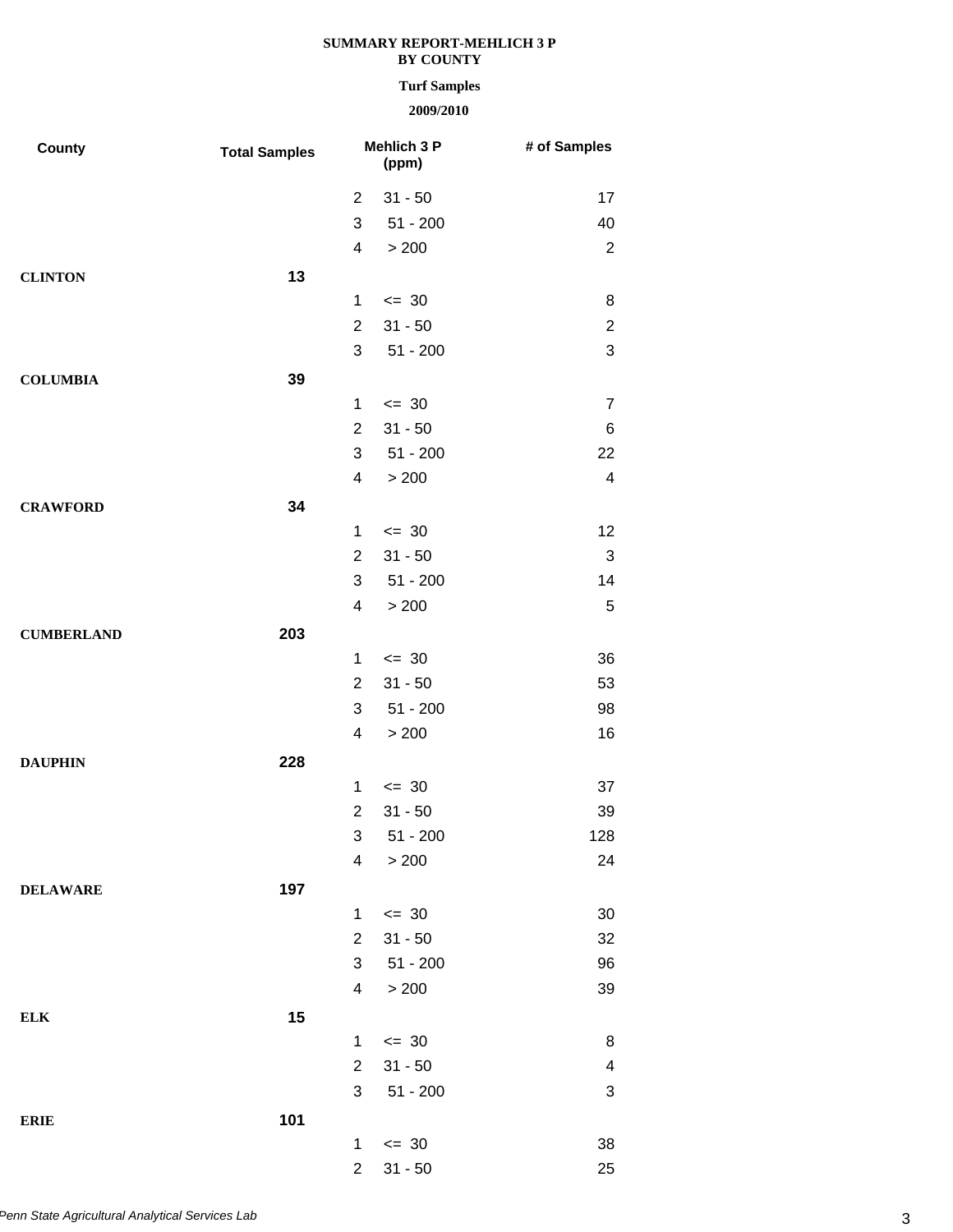## **Turf Samples**

| <b>County</b>     | <b>Total Samples</b> |                         | Mehlich 3 P<br>(ppm)    | # of Samples                    |
|-------------------|----------------------|-------------------------|-------------------------|---------------------------------|
|                   |                      | 3                       | $51 - 200$              | 33                              |
|                   |                      | $\overline{\mathbf{4}}$ | > 200                   | $\sqrt{5}$                      |
| <b>FAYETTE</b>    | 44                   |                         |                         |                                 |
|                   |                      | $\mathbf{1}$            | $\leq$ 30               | 25                              |
|                   |                      | $\overline{2}$          | $31 - 50$               | 12                              |
|                   |                      | 3                       | $51 - 200$              | $\overline{7}$                  |
| <b>FRANKLIN</b>   | 239                  |                         |                         |                                 |
|                   |                      | 1                       | $\leq$ 30               | 42                              |
|                   |                      | $\overline{2}$          | $31 - 50$               | 58                              |
|                   |                      | 3                       | $51 - 200$              | 123                             |
|                   |                      | 4                       | > 200                   | 16                              |
| <b>FULTON</b>     | 12                   |                         |                         |                                 |
|                   |                      | $\mathbf 1$             | $\leq$ 30               | $\mathbf{1}$                    |
|                   |                      | $\overline{2}$          | $31 - 50$               | $\overline{2}$                  |
|                   |                      | 3                       | $51 - 200$              | 9                               |
| <b>GREENE</b>     | 5                    |                         |                         |                                 |
|                   |                      | $\mathbf 1$             | $\leq$ 30               | $\overline{\mathbf{4}}$         |
|                   |                      | $\overline{\mathbf{4}}$ | > 200                   | $\mathbf{1}$                    |
| <b>HUNTINGDON</b> | 27                   |                         |                         |                                 |
|                   |                      | $\mathbf{1}$            | $\leq$ 30               | $\overline{7}$                  |
|                   |                      | $\overline{2}$          | $31 - 50$               | $\overline{\mathbf{4}}$         |
|                   |                      | 3                       | $51 - 200$              | 11                              |
|                   |                      | 4                       | > 200                   | $\mathbf 5$                     |
|                   |                      |                         |                         |                                 |
| <b>INDIANA</b>    | 42                   | $\mathbf{1}$            | $= 30$                  | 14                              |
|                   |                      | $\overline{c}$          |                         | 6                               |
|                   |                      | 3                       | $31 - 50$<br>$51 - 200$ |                                 |
|                   |                      | $\overline{\mathbf{4}}$ | > 200                   | 19<br>$\ensuremath{\mathsf{3}}$ |
|                   |                      |                         |                         |                                 |
| <b>JEFFERSON</b>  | 15                   |                         |                         |                                 |
|                   |                      | $\mathbf{1}$            | $\leq$ 30               | 4                               |
|                   |                      | $\overline{2}$          | $31 - 50$               | $\overline{7}$                  |
|                   |                      | 3                       | $51 - 200$              | $\overline{\mathbf{4}}$         |
| <b>JUNIATA</b>    | 11                   |                         |                         |                                 |
|                   |                      | 1                       | $\leq$ 30               | 4                               |
|                   |                      | $\overline{2}$          | $31 - 50$               | 4                               |
|                   |                      | 3                       | $51 - 200$              | 3                               |
| <b>LACKAWANNA</b> | 138                  |                         |                         |                                 |
|                   |                      | 1                       | $\leq$ 30               | 35                              |
|                   |                      | $\overline{a}$          | $31 - 50$               | 25                              |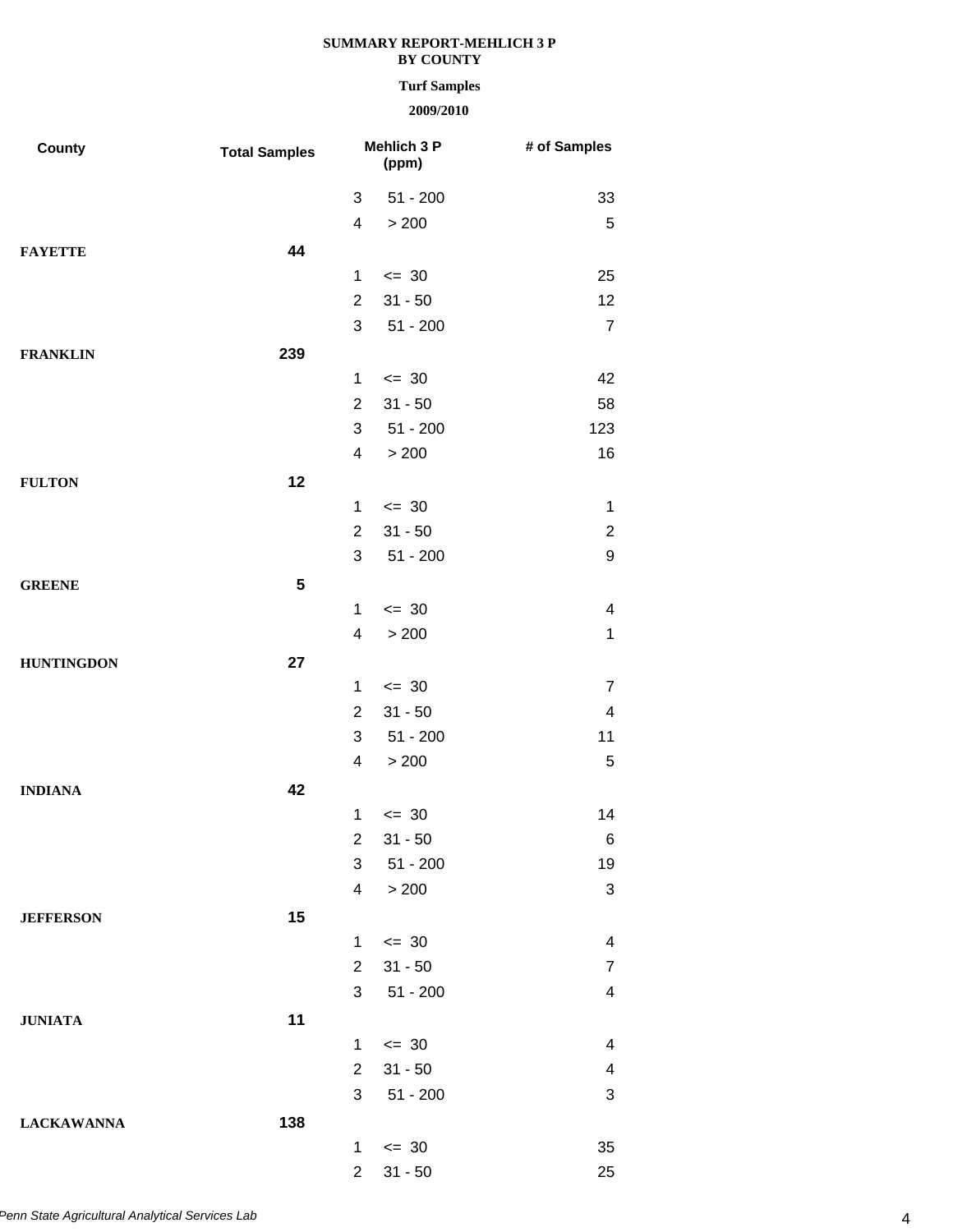## **Turf Samples**

| County           | <b>Total Samples</b> |                         | Mehlich 3 P<br>(ppm) | # of Samples   |
|------------------|----------------------|-------------------------|----------------------|----------------|
|                  |                      | 3                       | $51 - 200$           | 69             |
|                  |                      | $\overline{\mathbf{4}}$ | > 200                | 9              |
| <b>LANCASTER</b> | 714                  |                         |                      |                |
|                  |                      | $\mathbf 1$             | $\leq$ 30            | 92             |
|                  |                      | $\overline{2}$          | $31 - 50$            | 131            |
|                  |                      | 3                       | $51 - 200$           | 440            |
|                  |                      | 4                       | > 200                | 51             |
| <b>LAWRENCE</b>  | 21                   |                         |                      |                |
|                  |                      | $\mathbf 1$             | $\leq$ 30            | 8              |
|                  |                      | $\overline{2}$          | $31 - 50$            | 1              |
|                  |                      | 3                       | $51 - 200$           | 9              |
|                  |                      | $\overline{\mathbf{4}}$ | > 200                | 3              |
| <b>LEBANON</b>   | 103                  |                         |                      |                |
|                  |                      | $\mathbf 1$             | $\leq$ 30            | 23             |
|                  |                      | $\overline{2}$          | $31 - 50$            | 20             |
|                  |                      | 3                       | $51 - 200$           | 53             |
|                  |                      | 4                       | > 200                | $\overline{7}$ |
| <b>LEHIGH</b>    | 318                  |                         |                      |                |
|                  |                      |                         |                      | $\mathbf 1$    |
|                  |                      | $\mathbf 1$             | $\leq$ 30            | 61             |
|                  |                      | $\overline{2}$          | $31 - 50$            | 71             |
|                  |                      | 3                       | $51 - 200$           | 161            |
|                  |                      | $\overline{\mathbf{4}}$ | > 200                | 24             |
| <b>LUZERENE</b>  | $\mathbf 1$          |                         |                      |                |
|                  |                      | $\mathbf 1$             | $= 30$               | 1              |
| <b>LUZERNE</b>   | 232                  |                         |                      |                |
|                  |                      | $\mathbf 1$             | $\leq$ 30            | 78             |
|                  |                      | $\overline{2}$          | $31 - 50$            | 37             |
|                  |                      | 3                       | $51 - 200$           | 83             |
|                  |                      | 4                       | > 200                | 34             |
| <b>LYCOMING</b>  | 77                   |                         |                      |                |
|                  |                      | $\mathbf 1$             | $\leq$ 30            | 18             |
|                  |                      | $\overline{2}$          | $31 - 50$            | 13             |
|                  |                      | 3                       | $51 - 200$           | 34             |
|                  |                      | 4                       | > 200                | 12             |
| <b>MCKEAN</b>    | 14                   |                         |                      |                |
|                  |                      | $\mathbf{1}$            | $\leq$ 30            | 6              |
|                  |                      | $\overline{2}$          | $31 - 50$            | $\overline{c}$ |
|                  |                      | 3                       | $51 - 200$           | 6              |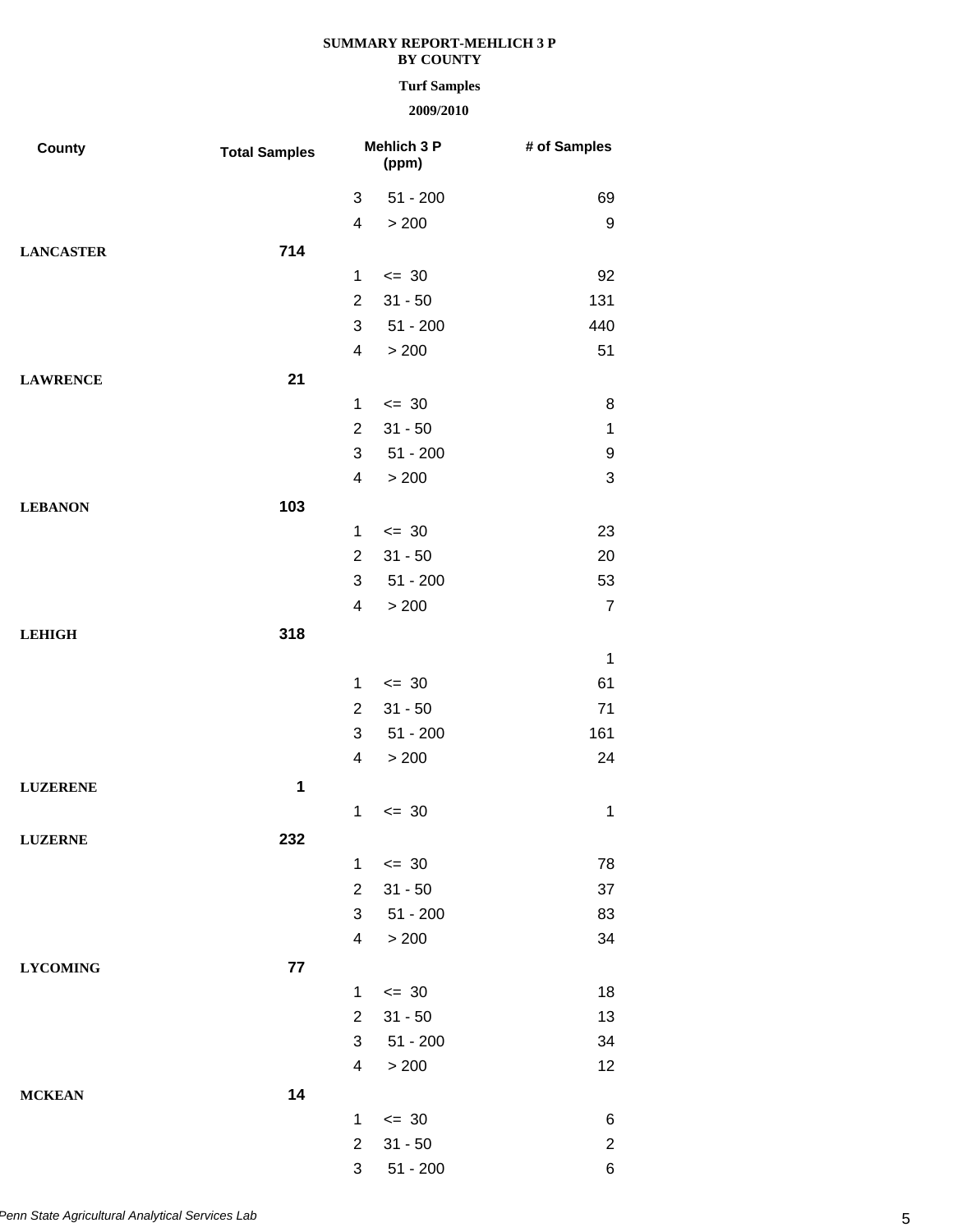## **Turf Samples**

| County                | <b>Total Samples</b> |                         | Mehlich 3 P<br>(ppm) | # of Samples   |
|-----------------------|----------------------|-------------------------|----------------------|----------------|
| <b>MERCER</b>         | 50                   |                         |                      |                |
|                       |                      | 1                       | $\leq$ 30            | 27             |
|                       |                      | $\overline{2}$          | $31 - 50$            | 8              |
|                       |                      | 3                       | $51 - 200$           | 15             |
| <b>MIFFLIN</b>        | 18                   |                         |                      |                |
|                       |                      | 1                       | $\leq$ 30            | 3              |
|                       |                      | $\overline{2}$          | $31 - 50$            | $\overline{7}$ |
|                       |                      | 3                       | $51 - 200$           | $\overline{7}$ |
|                       |                      | 4                       | > 200                | $\mathbf{1}$   |
| <b>MONROE</b>         | 31                   |                         |                      |                |
|                       |                      | 1                       | $\leq$ 30            | 8              |
|                       |                      | $\overline{2}$          | $31 - 50$            | 11             |
|                       |                      | 3                       | $51 - 200$           | 9              |
|                       |                      | 4                       | > 200                | 3              |
| <b>MONTGOMERY</b>     | 566                  |                         |                      |                |
|                       |                      | 1                       | $= 30$               | 126            |
|                       |                      | $\overline{2}$          | $31 - 50$            | 99             |
|                       |                      | 3                       | $51 - 200$           | 283            |
|                       |                      | $\overline{\mathbf{4}}$ | > 200                | 58             |
| <b>MONTOUR</b>        | $\mathbf{2}$         |                         |                      |                |
|                       |                      | $\mathbf{1}$            | $= 30$               | $\overline{2}$ |
| <b>NORTHAMPTON</b>    | 111                  |                         |                      |                |
|                       |                      | 1                       | $= 30$               | 42             |
|                       |                      | $\overline{2}$          | $31 - 50$            | 19             |
|                       |                      | 3                       | $51 - 200$           | 46             |
|                       |                      | 4                       | > 200                | 4              |
| <b>NORTHUMBERLAND</b> | 54                   |                         |                      |                |
|                       |                      | $\mathbf 1$             | $\leq$ 30            | 11             |
|                       |                      | $\overline{2}$          | $31 - 50$            | 8              |
|                       |                      | 3                       | $51 - 200$           | 24             |
|                       |                      | 4                       | > 200                | 11             |
| <b>PERRY</b>          | 20                   |                         |                      |                |
|                       |                      | 1                       | $= 30$               | 4              |
|                       |                      | $\overline{2}$          | $31 - 50$            | $\overline{7}$ |
|                       |                      | 3                       | $51 - 200$           | 8              |
|                       |                      | 4                       | > 200                | $\mathbf 1$    |
| PHILADELPHIA          | 31                   |                         |                      |                |
|                       |                      | 1                       | $\leq$ 30            | 4              |
|                       |                      | $\overline{2}$          | $31 - 50$            | 3              |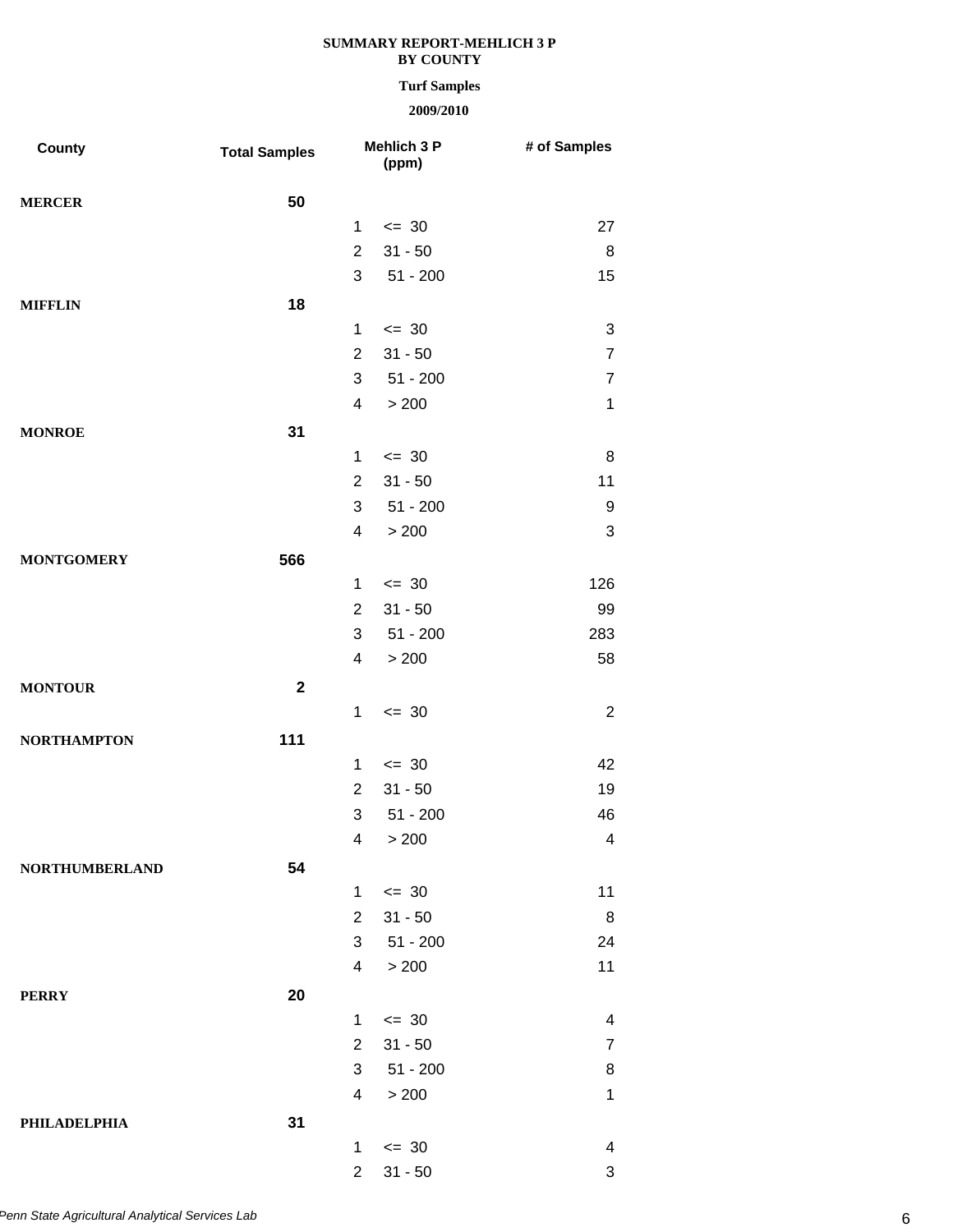## **Turf Samples**

# **2009/2010**

| County             | <b>Total Samples</b> | <b>Mehlich 3 P</b><br>(ppm)    |                         | # of Samples         |
|--------------------|----------------------|--------------------------------|-------------------------|----------------------|
|                    |                      | 3                              | $51 - 200$              | 12                   |
|                    |                      | 4                              | > 200                   | 12                   |
| <b>PIKE</b>        | 8                    |                                |                         |                      |
|                    |                      | 3                              | $51 - 200$              | $\overline{7}$       |
|                    |                      | $\overline{\mathbf{4}}$        | > 200                   | $\mathbf 1$          |
| <b>POTTER</b>      | 3                    |                                |                         |                      |
|                    |                      | $\mathbf 1$                    | $= 30$                  | $\mathbf 1$          |
|                    |                      | $\overline{2}$                 | $31 - 50$               | $\overline{2}$       |
| <b>SCHUYKILL</b>   | $\mathbf{2}$         |                                |                         |                      |
|                    |                      | $\mathbf{1}$                   | $\leq$ 30               | $\overline{2}$       |
| <b>SCHUYLKILL</b>  | 30                   |                                |                         |                      |
|                    |                      | 1                              | $\leq$ 30               | 8                    |
|                    |                      | $\overline{2}$                 | $31 - 50$               | 6                    |
|                    |                      | 3                              | $51 - 200$              | 12                   |
|                    |                      | $\overline{\mathbf{4}}$        | > 200                   | 4                    |
| <b>SNYDER</b>      | 18                   |                                |                         |                      |
|                    |                      | $\mathbf{1}$                   | $\leq$ 30               | 6                    |
|                    |                      | $\overline{2}$                 | $31 - 50$               | 5                    |
|                    |                      | 3                              | $51 - 200$              | $\overline{7}$       |
| <b>SOMERSET</b>    | 43                   |                                |                         |                      |
|                    |                      | 1                              | $\leq$ 30               | 19                   |
|                    |                      | $\overline{2}$                 | $31 - 50$               | 8                    |
|                    |                      | 3                              | $51 - 200$              | 16                   |
| <b>SULLIVAN</b>    | $\mathbf{2}$         |                                |                         |                      |
|                    |                      | $\mathbf{1}$                   | $= 30$                  | $\mathbf 1$          |
|                    |                      | 3                              | $51 - 200$              | $\mathbf{1}$         |
| <b>SUSQUEHANNA</b> | 20                   |                                |                         |                      |
|                    |                      | $\mathbf{1}$                   | $\leq$ 30               | 6                    |
|                    |                      | $\overline{2}$                 | $31 - 50$               | 5                    |
|                    |                      | 3                              | $51 - 200$              | 9                    |
| <b>TIOGA</b>       | 16                   |                                |                         |                      |
|                    |                      | $\mathbf 1$                    | $\leq$ 30               | $\overline{c}$       |
|                    |                      | $\overline{2}$                 | $31 - 50$               | $\overline{2}$       |
|                    |                      | 3                              | $51 - 200$              | 12                   |
| <b>UNION</b>       | 46                   |                                |                         |                      |
|                    |                      | $\mathbf{1}$<br>$\overline{2}$ | $\leq$ 30               | 21                   |
|                    |                      | 3                              | $31 - 50$<br>$51 - 200$ | $\overline{7}$<br>18 |
|                    |                      |                                |                         |                      |

**VENANGO 17**

7 *Penn State Agricultural Analytical Services Lab*